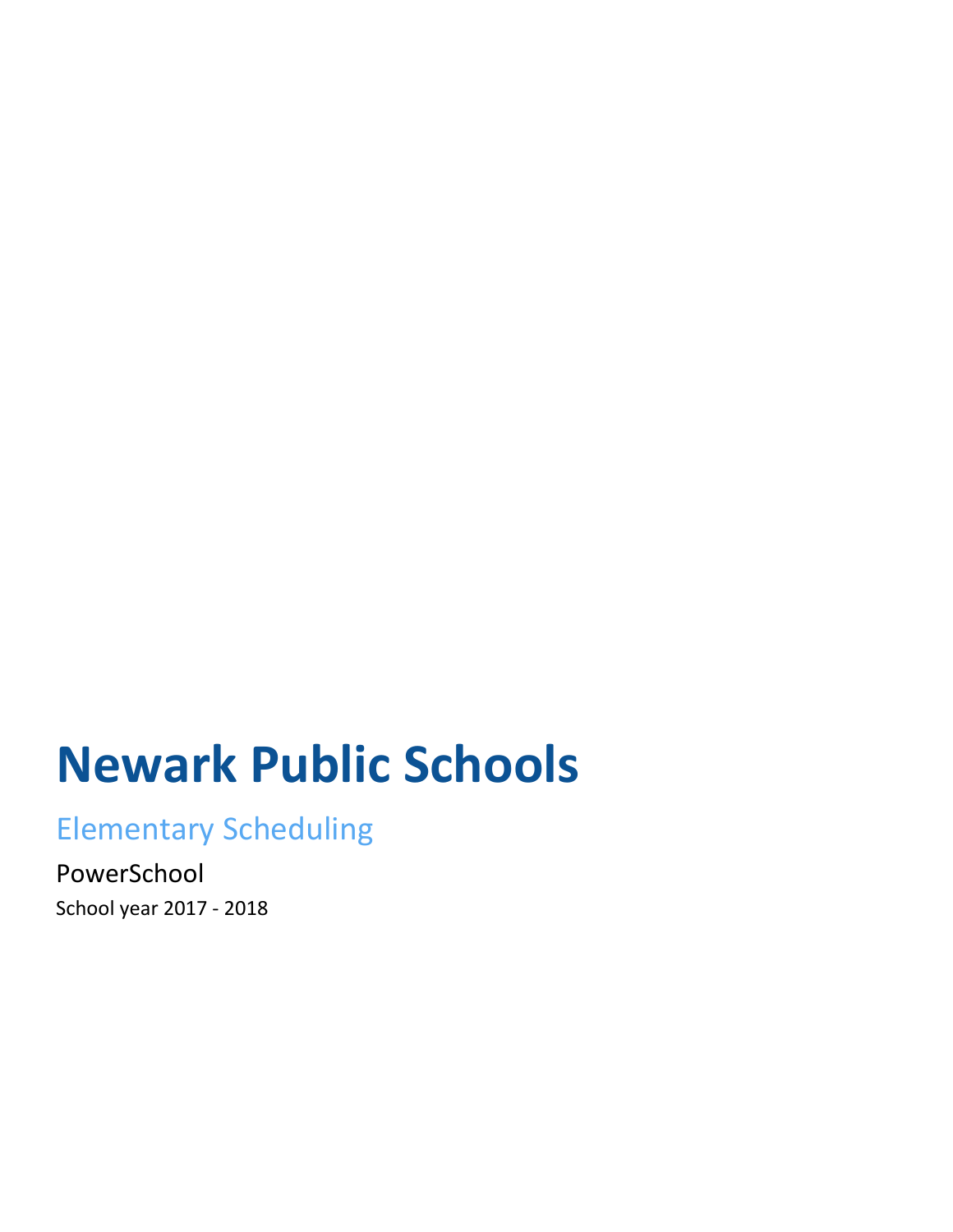Student Information Services PowerSchool

THIS PAGE IS BLANK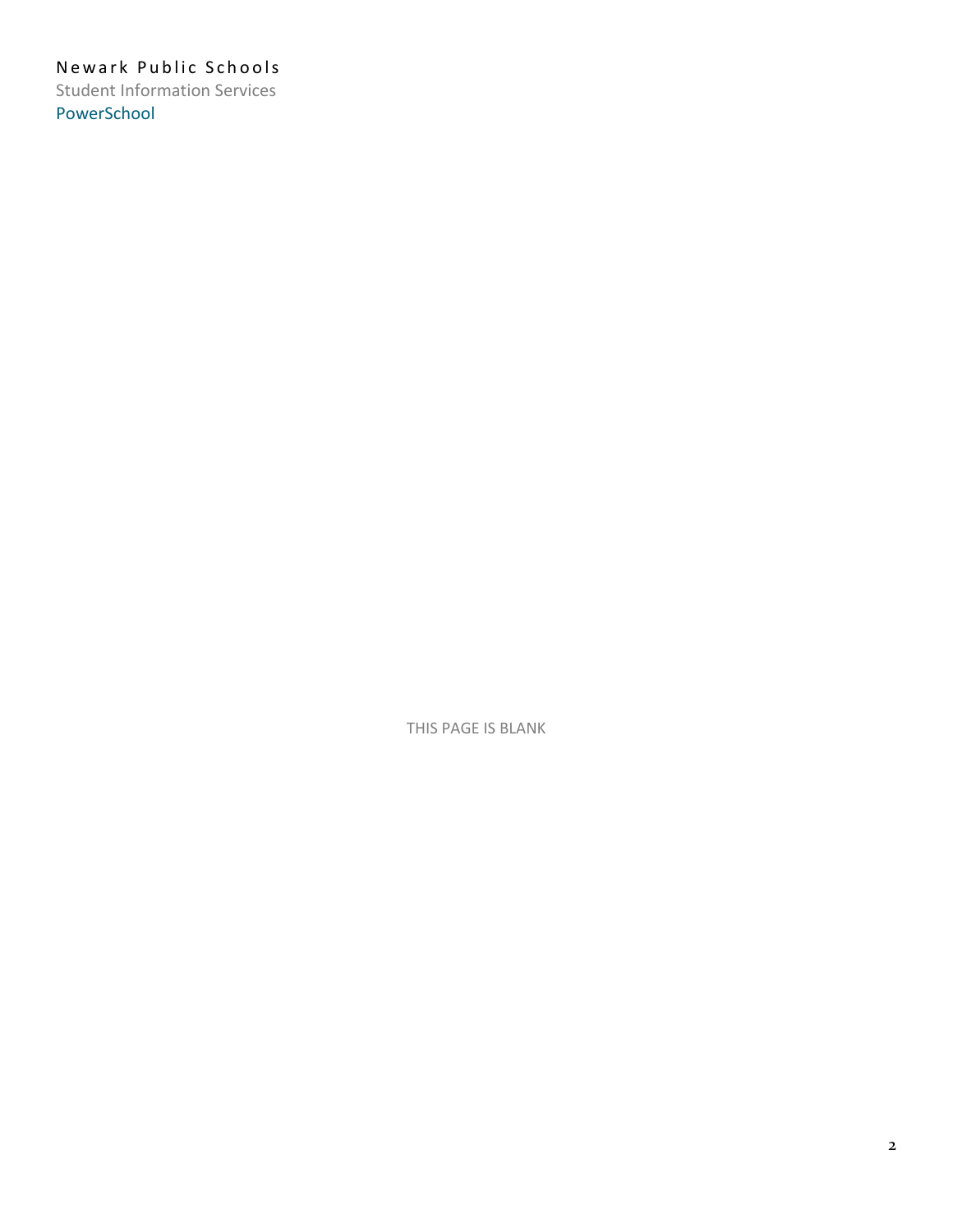## Importance of Student Schedules

Student scheduling impacts school and district wide operations. Their accuracy and timeliness is important to ensure uninterrupted operations in the district. Student schedules are important to keep track of accurate attendance, placement availability by school and programs, identify teacher of records by subject, provide teacher roster information for digital platforms, and subject level registration for state assessments

| <b>PowerSchool &amp; Student Schedules</b> |                                                                                                                                                                                                                                                                                                                                                                                               |  |  |  |
|--------------------------------------------|-----------------------------------------------------------------------------------------------------------------------------------------------------------------------------------------------------------------------------------------------------------------------------------------------------------------------------------------------------------------------------------------------|--|--|--|
|                                            |                                                                                                                                                                                                                                                                                                                                                                                               |  |  |  |
|                                            | PowerTecher & Teacher's Gradebook. Scheduling a student in classes creates student rosters<br>that are then available to teachers via the Teacher Gradebook in PowerTeacher. Teachers take<br>attendance and assign grades in PowerTeacher. Report cards and progress reports are generated<br>by the grades teachers enter in gradebooks.                                                    |  |  |  |
|                                            | Family Support Center Seat Tracking. Student schedules are updated to Salesforce, the system of<br>record for student enrollment placements in NPS. The Family Support Center uses Salesforce and<br>scheduling information in PowerSchool to determine enrollment availability by grade level,<br>bilingual programs and special education programs.                                         |  |  |  |
|                                            | NJ SMART Course Roster Submission & Teacher mSGP. The section information, including courses<br>codes, course name, and unique section ID, which is all derivative information from student<br>schedules is used to create the NJ SMART Student and Staff Course Roster Submission. The state<br>uses this report to calculate teacher mSGP.                                                  |  |  |  |
|                                            | Education Technology Platforms. Education technology and other digital platforms used in<br>schools that require teacher access are created based on PowerSchool student schedules. A<br>student must be enrolled and scheduled in PowerSchool as per guidance outlined in this<br>document in order for the data to roll over successfully.                                                  |  |  |  |
|                                            | State Assessments Registration. Student assessments are determined by student schedules if not<br>specified otherwise by an IEP. PARCC, Science NJ ASK, KITE Digital Learning Maps, and Interim<br>Assessments registration is based on student course enrollment.<br>All students must be scheduled in their English section by 9/5/17 in order to take their Literacy<br><b>Assessments</b> |  |  |  |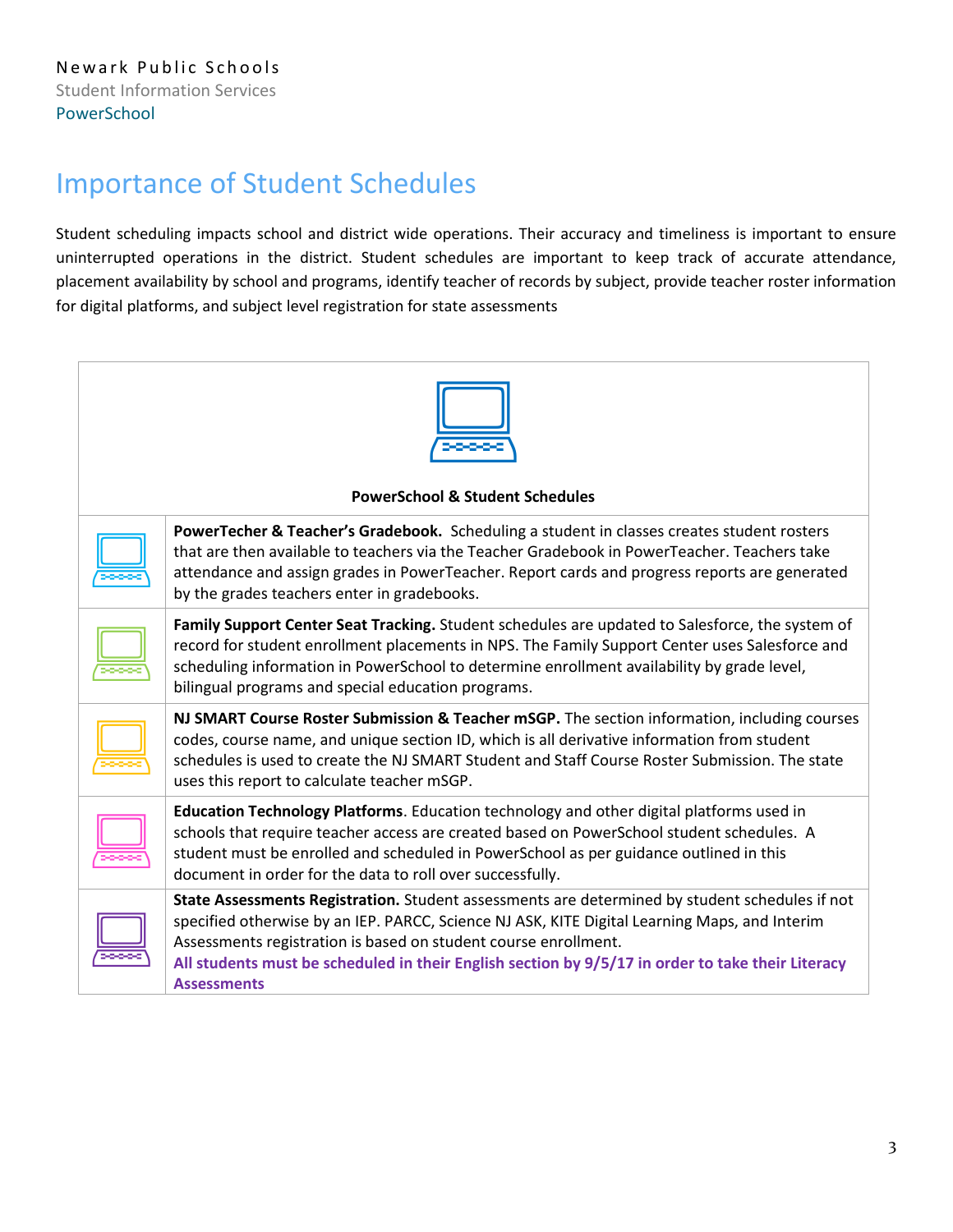## District Scheduling Requirements

#### **All schools must follow the following scheduling requirements for grades K-8.**

These courses are **required** for ALL students in grades K-8

| <b>English Language Arts</b>  |  |  |
|-------------------------------|--|--|
| Mathematics                   |  |  |
| Science                       |  |  |
| Social Studies                |  |  |
| Health                        |  |  |
| <b>Physical Education</b>     |  |  |
| World Language                |  |  |
| Ed Media/Computer             |  |  |
| <b>Visual/Performing Arts</b> |  |  |
| 21 <sup>st</sup> Century      |  |  |
| Homeroom                      |  |  |

- $\Box$  Use the students' homeroom number as the section ID
- Schedule with the appropriate course numbers. Course numbers identify **type of clas**s and **grade level**

| O ELLAOZ2 | $Z =$ Regular Ed                         | $2 =$ grade 2    |
|-----------|------------------------------------------|------------------|
| O ELLAOB2 | $B =$ Bilingual                          | $2 =$ grade 2    |
| O ELLAOS2 | $S =$ Special Ed                         | $2 =$ grade 2    |
| O ELLA1DO | <b>1D</b> = Self Contained Dual Language | 0 = Kindergarten |
| o ELLA2DO | 2D= Side by Side Dual Language           | 0= Kindergarten  |
|           |                                          |                  |

- Once a section is created the section ID number should **NEVER** be changed. This will create mass errors in the database that will impact your overall school data.
	- **7** Section numbers cannot start with P
	- **7** Section numbers cannot contain spaces
	- **7** Do not change any of the default settings on the section page
- $\Box$  Prior to the Roll Over, be sure you are in the Next School Year when you create the sections.
- $\Box$  All sections will be year-long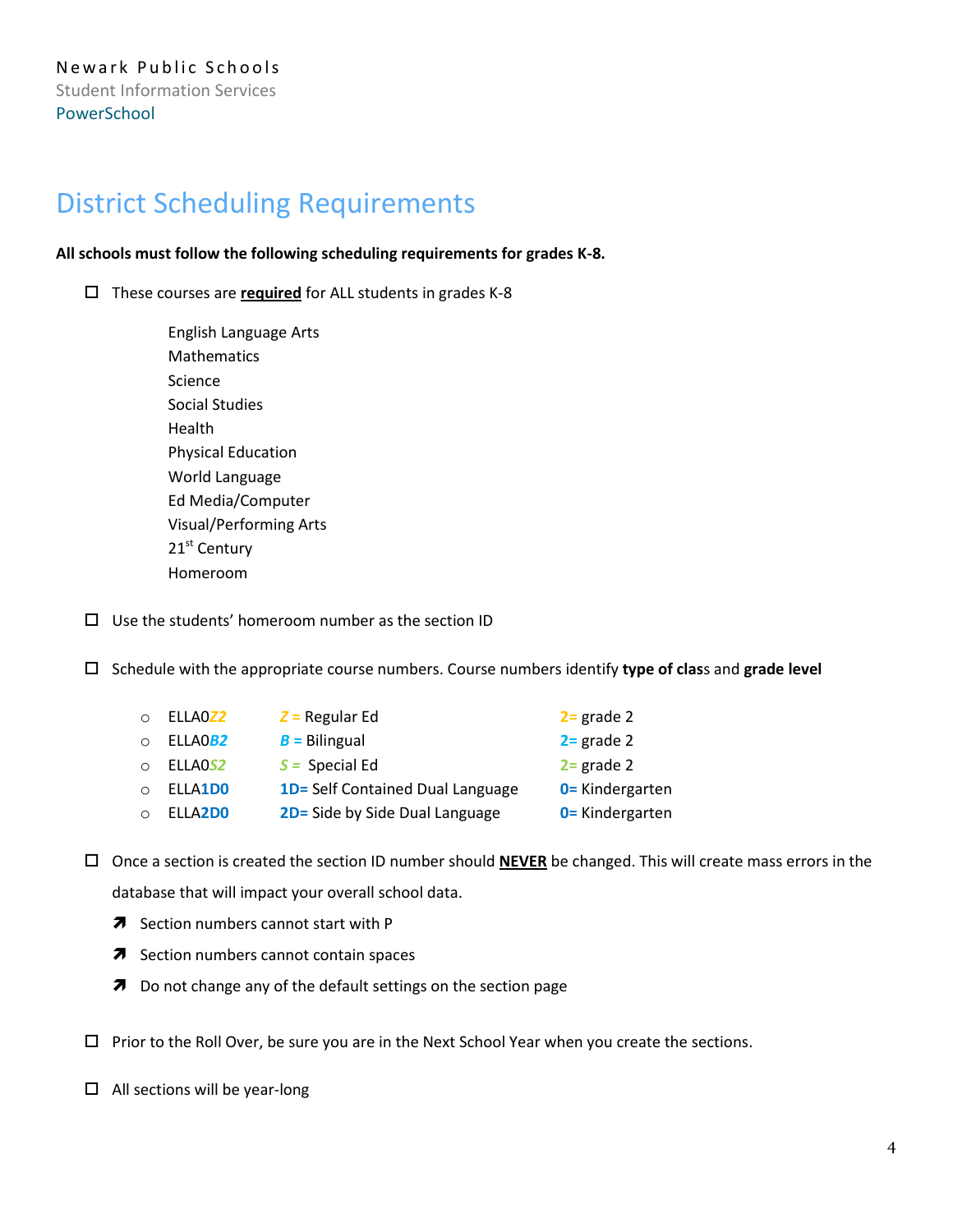## Self-Contained Bilingual and Special Ed

Students will have the self-contained designation for these sections as:

Homeroom **B** for Bilingual or an **S** for Special Ed prior to the grade level. All the other sections will contain **Z.**

*Ex. Self-Contained Student's schedule (either Special Ed or Bilingual) should resemble this:*

- ELHR0*S*2.201 HR self-contained *Special Ed* room 201
- ELLA0*Z*2.201 LAL **Reg Ed**
- ELMA0*Z*2.201 Math **Reg Ed**
- ELSS0*Z*2.201 Social Studies **Reg Ed**
- ELSC0*Z*2.201 Science **Reg Ed**

Continue in this fashion for all other courses the student will be scheduled into.

## Sp Ed RCO/RCI students and Bilingual Push In/Pull Out

Students will have a reg. ed HR section.

The Language Arts Literacy and/or Math classes will have the designation for Sp Ed or Bilingual.

*Ex. Sp Ed or Bilingual pull out for Mathematics and/or English Language Arts student schedule should resemble this:*

- ELHR0Z2.201 HR Reg Ed HR room 201
- ELLA0*S*2.201 LAL Sp Ed
- ELMA0*S*2.201 Math Sp Ed
- ELSS0Z2.201 Social Studies Reg Ed
- ELSC0Z2.201 Science Reg Ed

Continue in this fashion for all other courses the student will be scheduled into.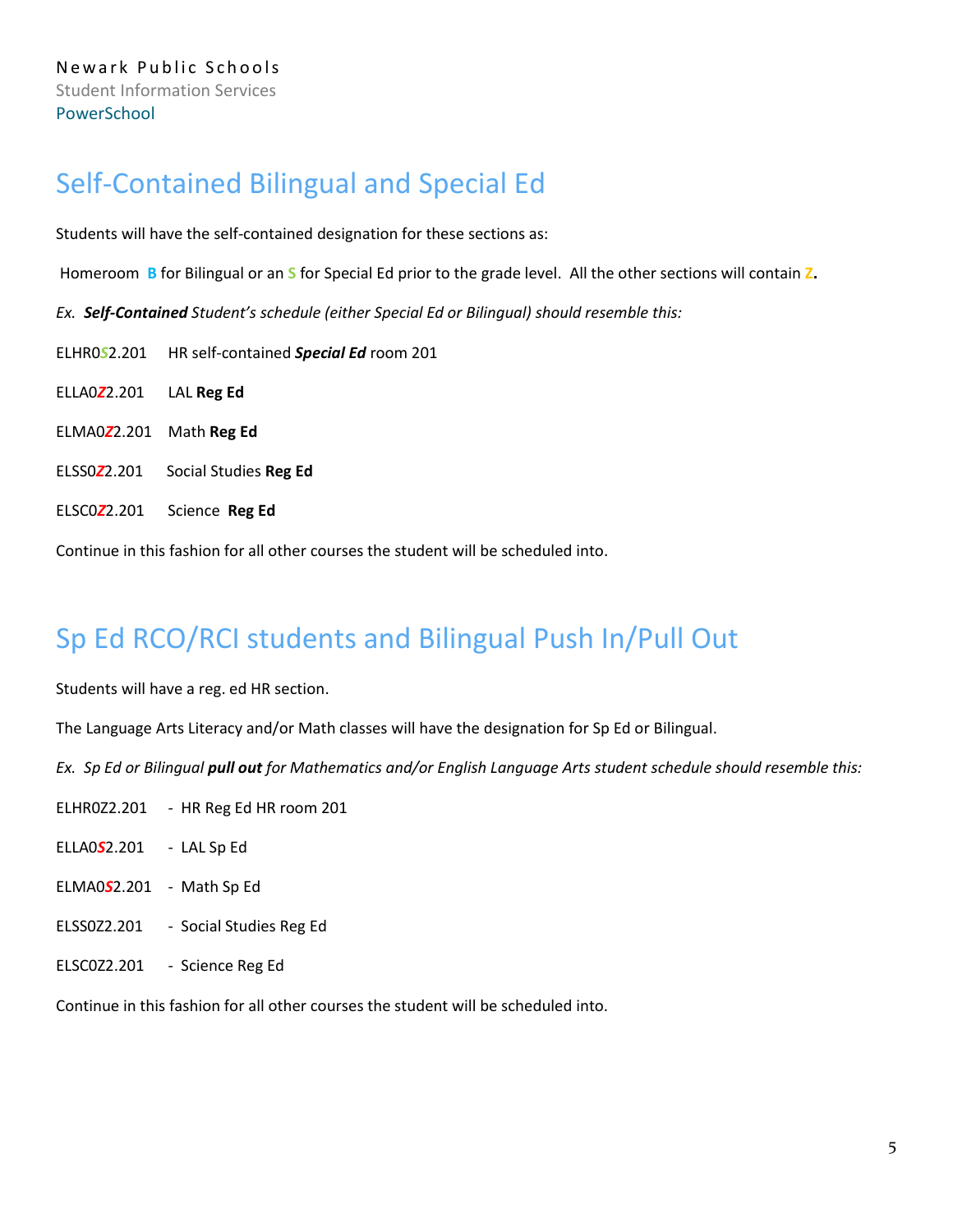## Scheduling the RCI (Push In) and RCO (Pull Out) Classes and Teachers for Special Education

Special Ed Resource students who receive push in or pull out services will be scheduled as follows:

The general Ed HR teacher will have sections created for all students for all classes. In addition, they will have an additional section(s) for Mathematics and/or Language Arts for the sp ed students who will receive push in services.

The English Language Arts and/or Mathematics sections for Push In classes must contain S for Sp Ed ex. ELLA0*S*2.

The **General Ed teacher** will be the **Lead Teacher** for the Math and ELA "S"sections and the **Sp Ed Push In teacher** will be the **Co-Teacher**.

The Sp Ed Teacher will have sections created for the students who receive Pull Out services.

The **Pull Out teacher** will be the **Lead Teacher** for the Mathematics and/or English Language Arts class and the **HR teacher** will be the **Co-Teacher**.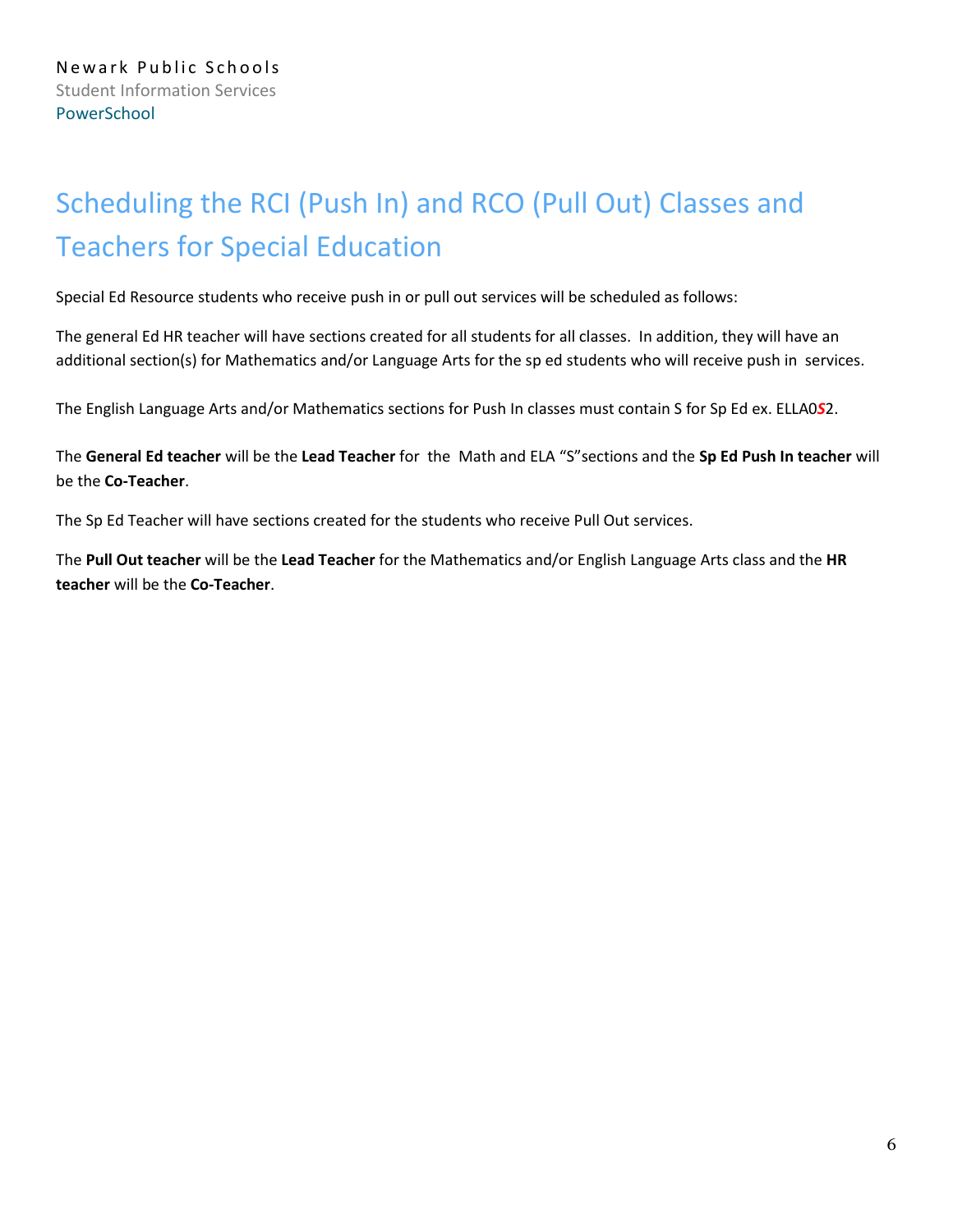## Scheduling Bilingual Push In and Pull Out Classes and Teachers for Bilingual

Bilingual Students who receive Push In or Pull Out services will be scheduled as follows: The English Language Arts and/or Mathematics sections for Push In and Pull Out classes must contain B for Bilingual Example: ELLA0*B*2.

The **Bilingual teacher** will be the **Lead Teacher** for **BOTH** Push In and Pull Out sections and the HR teacher will be the Co-Teacher.

#### **Scheduling Self-Contained and Side by Side Dual Language Classes**

#### **Only applies to K-2 in school year 2017-2018**

#### **Self-Contained**

One teacher is the sole deliverer of content in both English and Spanish. 50% of the time is dedicated to instruction in English and 50% of the time is dedicated to instruction in Spanish.

1. **ALL core classes** and **Homeroom** will have the designation in the course number for Self-Contained Dual Language. Example: ELLA**1D0**

#### **The Homeroom teacher is the Lead Teacher; there is no Co-Teacher**.

Core Courses:

Mathematics English Language Arts Science Social Studies Health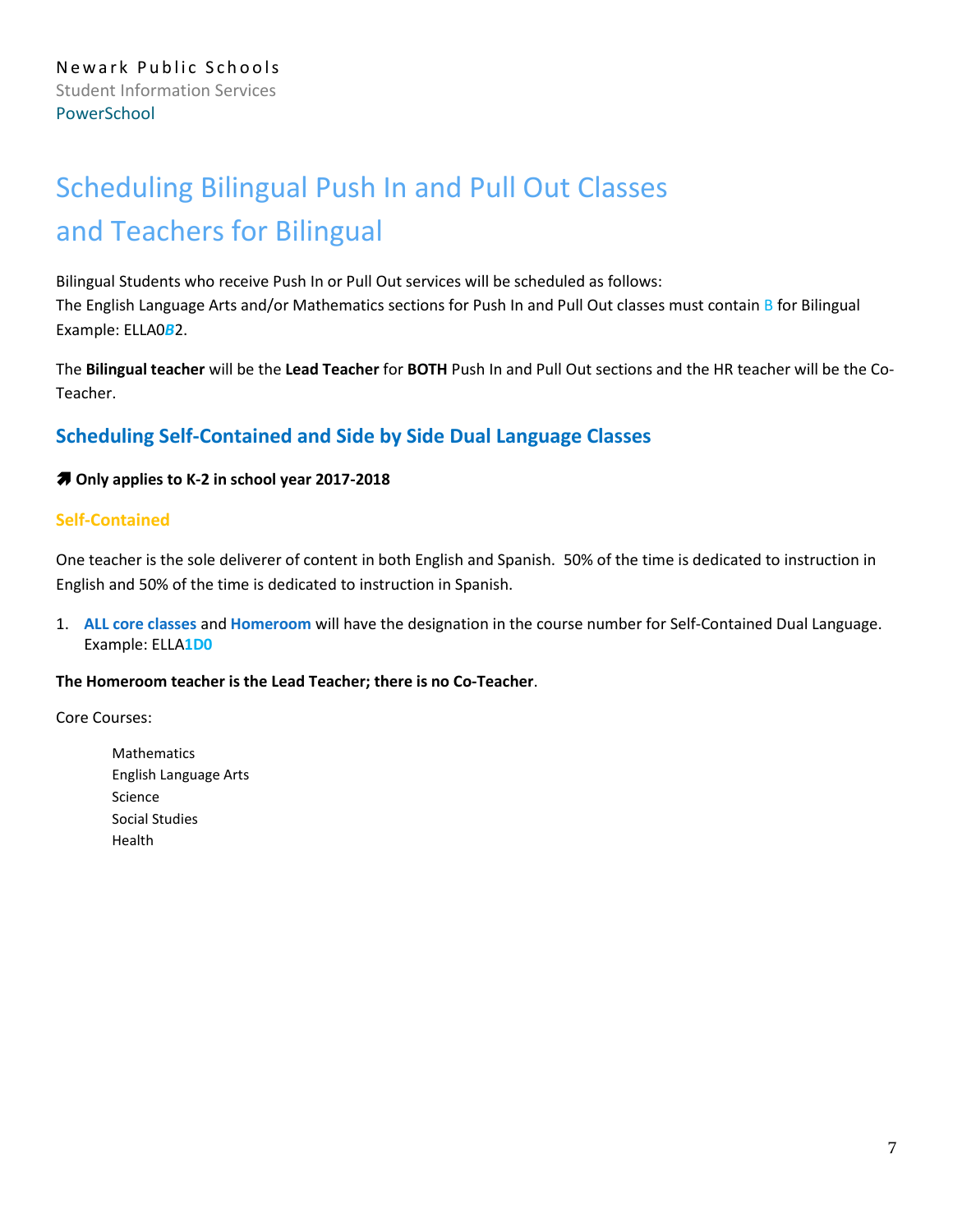#### Newark Public Schools Student Information Services PowerSchool

#### **Side by Side**

There are two teachers for each grade. One teacher is dedicated to instruction in English; the second teacher is dedicated to instruction in Spanish. Each teacher has a dedicated classroom that reflects the language of her respective language assignment. Heterogeneous groups of students switch between the two teachers; spending 50% of the time with the Spanish teacher and 50% of the time with the English teacher.

1. **All Core classes** and **Homeroom** will have the designation in the course number for Side by Side Dual Language. Example ELLA**2D0**.

#### **Each Homeroom teacher will be the Lead Teacher and the partner teacher will be the Co-Teacher.**

Example: HR teacher A is lead and HR teacher B is co-teacher for the students in teacher A's HR.

HR teacher B is lead and HR teacher A is co-teacher for the students in teacher B's HR.

Core Courses:

Mathematics English Language Arts Science Social Studies Health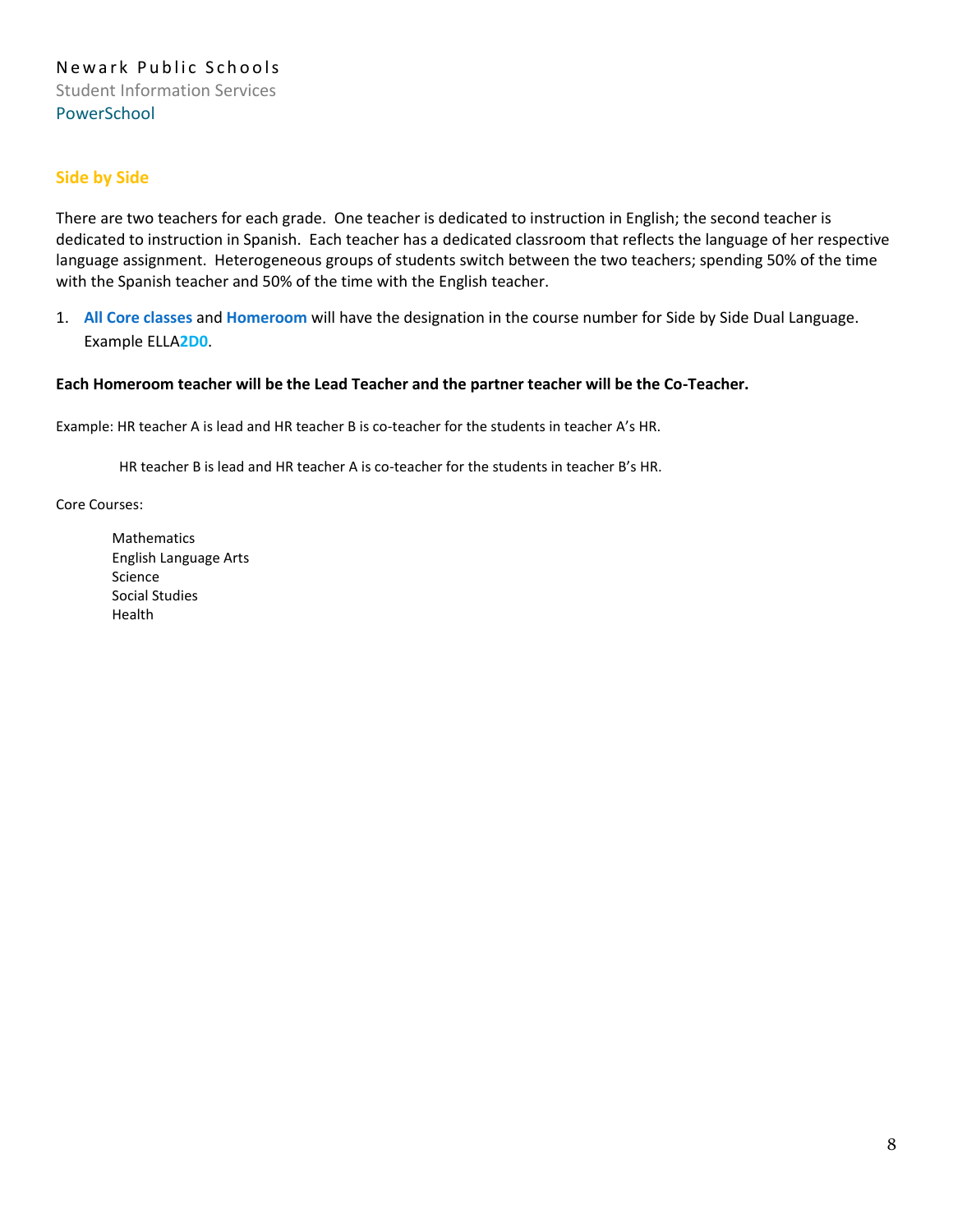## Creating Sections

#### **Create all subject sections first and the Homerooms last.**

- 1. **Start page**, click on **School** under **Setup** heading on the left side.
- 2. Click on **Sections** under the **Scheduling** heading towards the bottom of the page.
- 3. Search for the course for which you are creating sections on the left and click on the **blue link**. Be sure you have selected the correct grade level.
- 4. Click **New** to begin creating the section.

The Edit Section window opens.

- **5. Fill in or check the following fields:**
	- A. **Course Number-** this should already be populated with the correct course number-verify that it is correct, ending in the correct grade level and has the correct letter designation:
		- *Z* Regular Ed
		- *B* Bilingual
		- *S* Special Ed
		- **1D** Self-Contained Dual Language
		- **2D** Side by Side Dual language
	- B. **Schedule -** English Language Arts, Mathematics, Science, Social Studies, Health, and 21st Century; check the CORE box for M-F
		- For all other courses check the appropriate boxes and M-F Art for Art Cmp for Computer DA for Dance DR for Drama EM for Educational Media ESL for ESL IM for Instrumental Music PE for Physical Education VM for vocal Music
			- WL for World Language
	- C. **Term-** Do not touch; leave set to the Year
	- D. **Teachers- Section Lead-**Click on the **ADD** button on the right hand side and select the teacher from the STAFF drop down list. It will default to the first day of school for the start date and the last day of school for the exit date.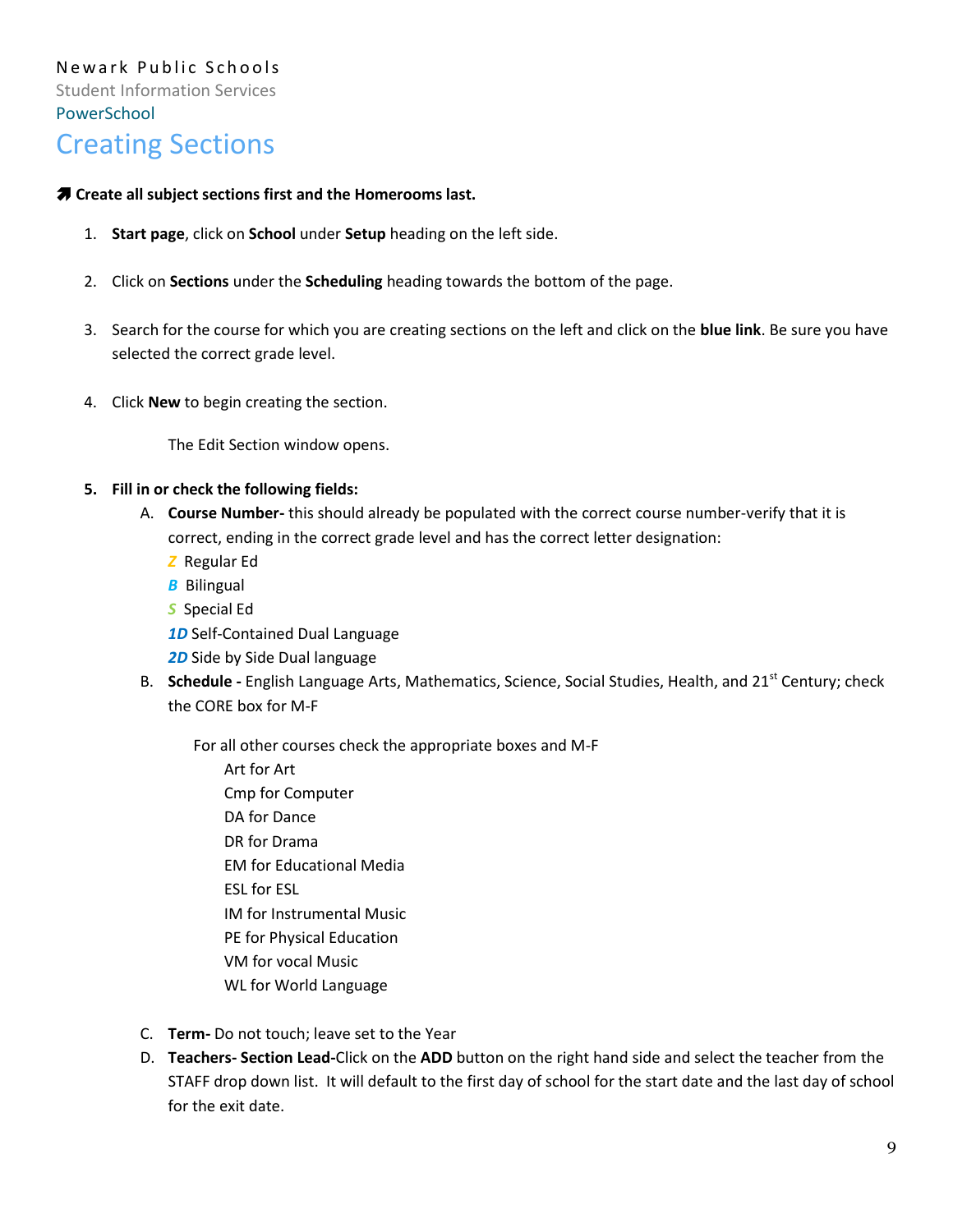For the first few weeks of school, until all is settled, it is OK to change the teachers. After the first two weeks, if the teacher of record should change for that section you must end the current teacher's record and add the new teacher. There cannot be a gap in the end date of the last teacher and the start date of the new teacher.

#### **E. Teachers/Staff Additional-**

**Push In for Sp Ed: select Co-Teacher-Sp Ed** for the Sp Ed teacher

**Pull Out for Sp Ed: select Co-Teacher-Sp Ed** for the HR teacher

**Bilingual Pull Out or Push In: select Co-teacher** for the HR teacher

Click on the **ADD** button on the right hand side and select the teacher from the **STAFF** drop down list.

Select Role drop down. The % allocation will automatically populate to 100%. Leave it that way.

It will default to the first day of school for the start date and the last day of school for the exit date.

- F. **Gradebook Type-** Leave set to the default- PTG
- G. **Room-** Enter the room number or room name for where the class is taught. Ex: 202 or Gym
- H. **Section Number-** We suggest that the section number should be the same as the HR number. Be extremely careful when assigning these numbers. Once the section is created the section number should NEVER be changed.

#### **EXCEPTIONS**

- Section numbers cannot start with the letter P
- Section numbers cannot contain spaces
- I. **Grade Level-** enter the grade level for this section
- J. **Current Enrollment***-*this will be populated by the system after the students are enrolled
- K. **Maximum Enrollment-**fill in the maximum number of students allowed for this class. PowerSchool will not allow you to schedule a student into this section if the maximum has been reached.
- L. **Dependent Sections-** this should be filled in for the HR sections only.
- M. **Close Section at Max-** This box **MUST** be checked to avoid accidental over enrollment
- *N. Course Type - All sections default to S1. Select S2 for Push-in & Pull-out sections AND RCI &RCO*

#### **DO NOT FILL IN OR CHANGE ANY OTHER FIELDS ON THIS PAGE!**

6. Click **SUBMIT.**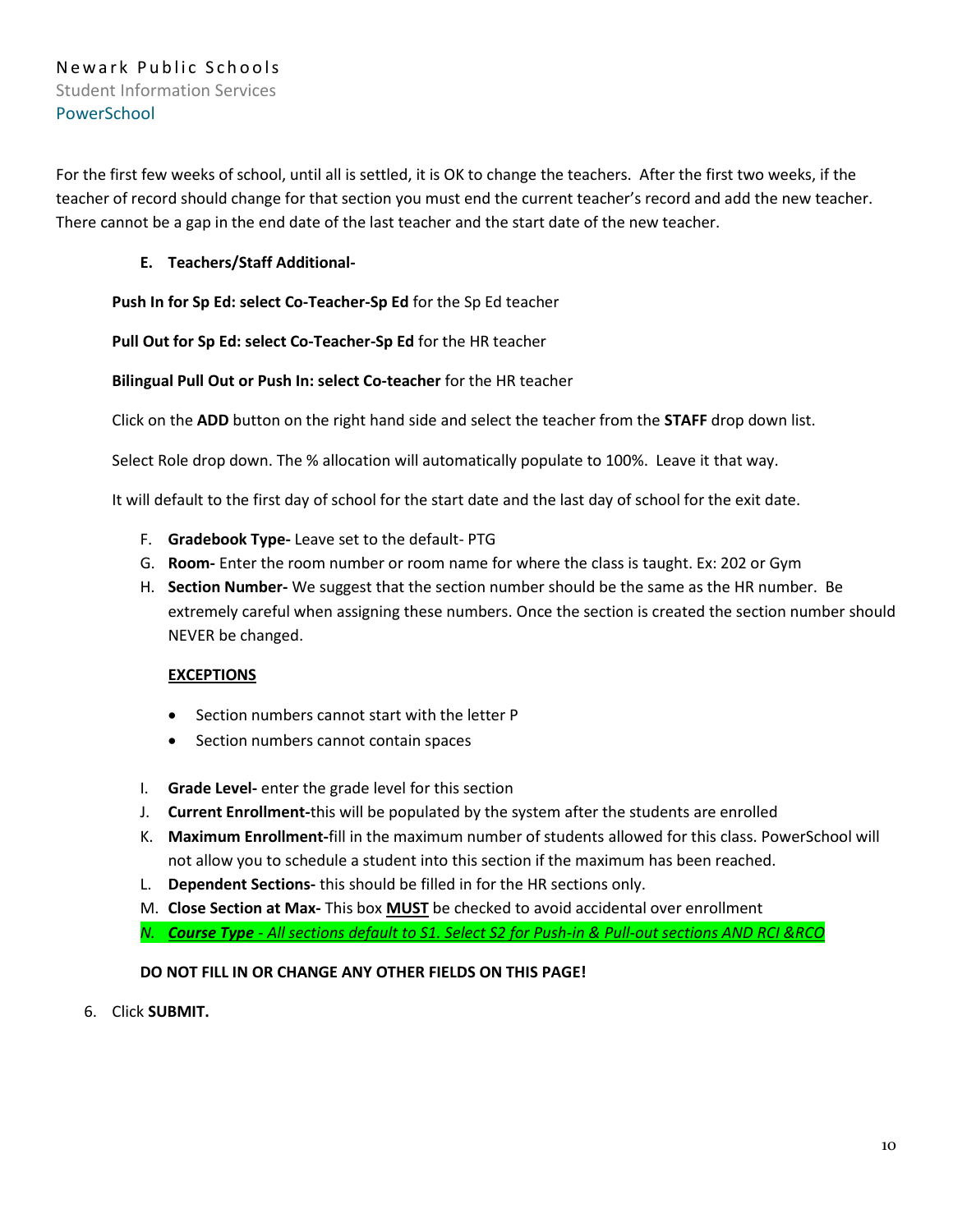### **Creating Homeroom Sections**

- A homeroom section must be created for every homeroom at every grade level.
- **7** P3 homeroom course number ends in T
- **7** P4 homeroom course number ends in F

#### **NOTE:**

Self-Contained Special Education homeroom course numbers will contain an *S* in the Course Number-ELHR0*S*4

Self-Contained Bilingual Homeroom course numbers will contain a *B* in the course Number- ELHR0*B*4

**Exception: Dual Language see previous pages for Dual Language guidance.**

**For the Sp Ed and Bilingual homerooms that contain more than one grade level, a homeroom section must be created for each grade level** as well as class sections for each grade level.

- 7. **Start page**, click on **School** under **Setup** heading on the left side.
- 8. Click on **Sections** under the **Scheduling** heading towards the bottom of the page.
- 9. Search for the homeroom course for which you are creating sections on the left and click on the **blue link**. Be sure you have selected the correct grade level.
- 10. Click **New** to begin creating the section. The Edit Section window opens.
- 11. Fill in or check the following fields:

**Course Number-** this should already be populated with the correct course number-verify that it is correct, ending in the correct grade level and has the correct letter designation:

**Schedule-** check the HR box for M-F

**Term-** Do not touch; leave set to the Year

**Teachers- Section Lead-**Click on the **ADD** button on the right hand side and select the teacher from the drop down list. It will default to the first day of school for the start date and the last day of school for the exit date.

For the first few weeks of school, until all is settled, it is OK to change the teachers. After the first two weeks, if the teacher of record should change for that section you must end the current teacher's record and add the new teacher. There cannot be a gap in the end date of the last teacher and the start date of the new teacher.

**Gradebook Type-** Leave set to the default- PTG.

**Room-** enter the room number or room name for where the class is taught. Ex: 202 or Gym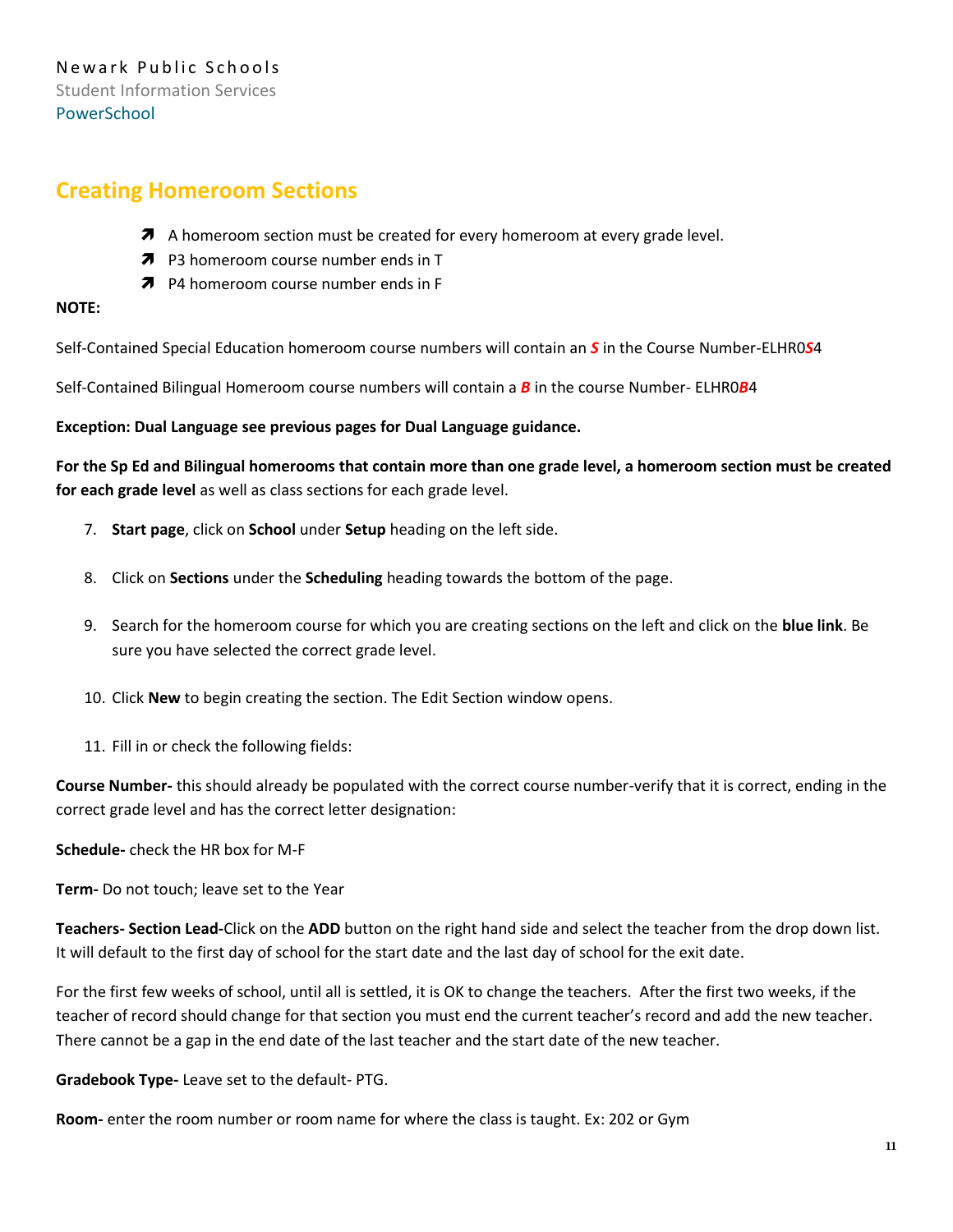#### Student Information Services PowerSchool

**Section Number-** We suggest that the section number should be the same as the HR number. Be extremely careful when assigning this number. Once the section is created the section number should NEVER be changed.

#### **EXCEPTIONS**

- Section numbers cannot start with the letter P
- Section numbers cannot contain spaces

**Grade Level-** enter the grade level for this section

**Current Enrollment***-*this will be populated by the system after the students are enrolled

**Maximum Enrollment-**fill in the maximum number of students allowed for this class. PowerSchool will not allow you to schedule a student into this section if the maximum has been reached.

**Dependent Sections**- type in all the courses that the students in that homeroom are taking. The format is a comma separated list of course number followed by a period and then the section number, NO SPACES- for example; ELLA0Z4.302,ELMA0Z4.302,ELPE0Z4.302…

#### **Program** – Identify one of the following:

| <b>Section Name</b>                    | <b>Notes</b>                                     |
|----------------------------------------|--------------------------------------------------|
| Bilingual: Portuguese                  | Self-contained bilingual only (not part time)    |
| Bilingual: Spanish                     | Self-contained bilingual only (not part time)    |
| Dual Language: Spanish                 | Side by Side                                     |
| Dual Language: Spanish                 | Self-Contained Dual Language                     |
| <b>Bilingual Part Time: Portuguese</b> | General Ed homerooms with Portuguese LEP student |
| Bilingual Part Time: Spanish           | General Ed homerooms with Spanish LEP student    |
| Special Education: AI                  | <b>Auditory Impairments</b>                      |
| <b>Special Education: AI-MD</b>        | Auditory Impairments - Multiple Disabilities     |
| <b>Special Education: AUT</b>          | Autism                                           |
| Special Education: BD                  | <b>Behavioral disabilities</b>                   |
| <b>Special Education: BDS</b>          | Behavioral disabilities severe                   |
| Special Education: C1                  | <b>Cognitive Impairments Mild</b>                |
| <b>Special Education: C2</b>           | <b>Cognitive Impairments Moderate</b>            |
| <b>Special Education: LDM</b>          | Learning/Language Disabilities Mild/Moderate     |
| <b>Special Education: LDS</b>          | Language/Learning Disabilities Severe            |
| Special Education: MD                  | Multiple disabilities                            |
| <b>Special Education: MDMI</b>         | Multiple disabilities Medically Involved         |
| Special Education: PSD                 | <b>Pre School Disabilities</b>                   |
|                                        |                                                  |

**Close Section at Max-** This box **MUST** be checked to avoid accidental over enrollment.

#### **DO NOT FILL IN OR CHANGE ANY OTHER FIELDS ON THIS PAGE!**

#### Click **SUBMIT.**

**\*There are two reports in PS that will help you verify that the dependent sections are correct: Start Page>Reports>System Reports>sqlReports 4>scheduling>Dependent sections and Dependent Sections Errors**.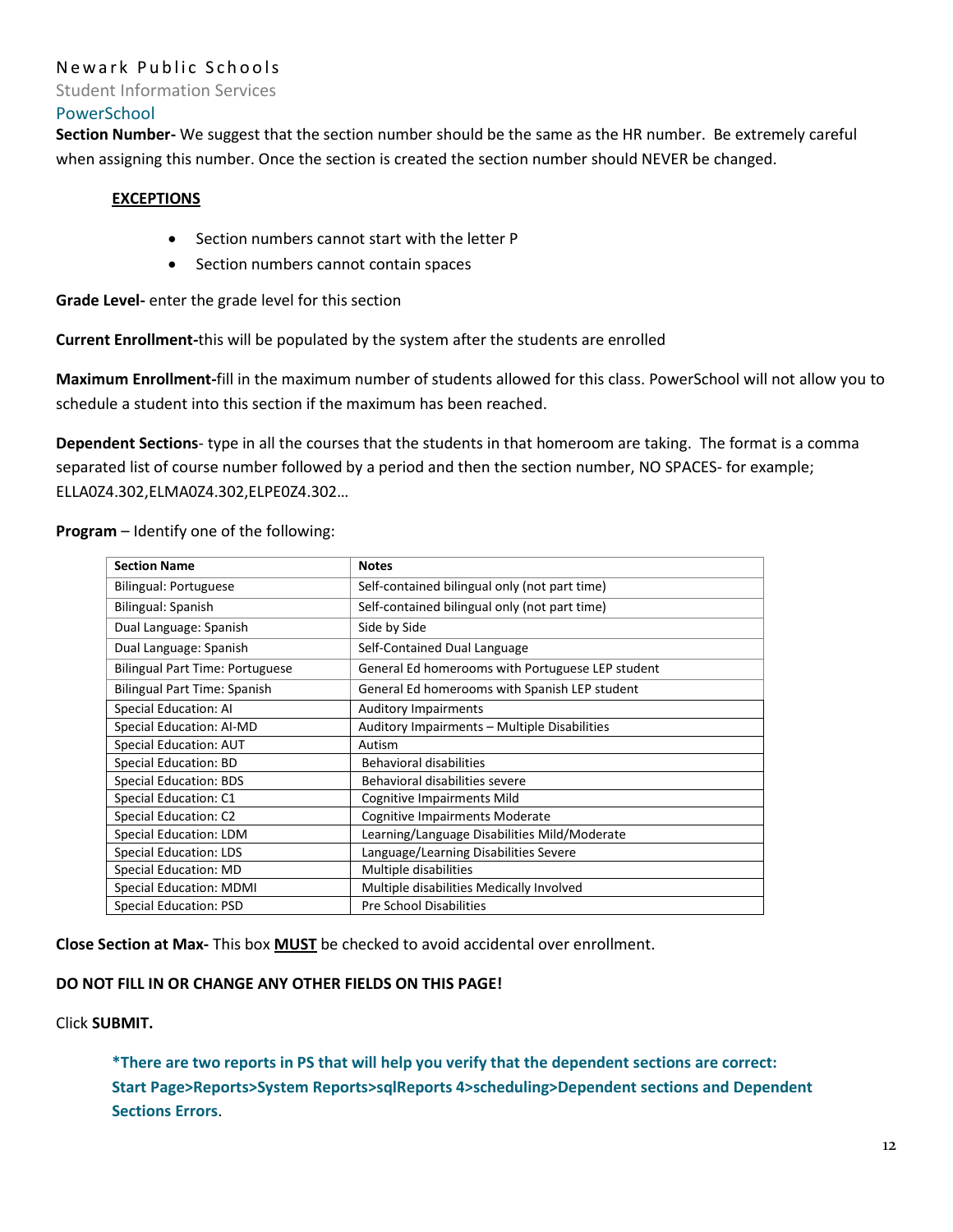#### Newark Public Schools Student Information Services PowerSchool

### **Scheduling Students into Their Classes**

- By now you have created all course sections and homerooms with the dependent section populated.
- By enrolling the students into the homeroom they will automatically be scheduled for all the sections listed in the dependent section box.
- If you are enrolling students after the Rollover and before the start of school be sure to use the first day of school as the entry date.
- If you are enrolling students into classes after the start of school be VERY MINDFUL of the entry date.
- *The enrollment entry date into classes cannot be before the school entry date.*

Begin with a grade level. On the start page click on a grade level or for example, type in the search box: Grade\_level=1

In the "select a function drop down" click on **Select Students by Hand** to select the students for a particular homeroom.

Hold down the **Ctrl** key while clicking on the names of the students you wish to schedule.

When done selecting the students click the **Functions** button. This will bring you to the group functions page.

Click on **Mass Enroll**.

*NOTE: If there are Sp Ed or Bilingual pull out students in the HR you are working with you can include them in your selection BUT you will have to drop them from either English Language Arts or Mathematics or both and schedule them individually into the resource teacher's sections.*

On the **Mass Enroll** screen under **Filter By** enter one or more search criteria.

Suggestion:

**Period**-HR **Grade**- grade level of selected students

Click: **Search -**On the next screen will be a selection of courses based on the filtered criteria. Click on the Blue Link of the course you want to enroll the students into.

*Because you have included Dependent Sections in the Homeroom section, enrolling the students in a Homeroom section will automatically enroll them in all the dependent sections. Dependent sections should include all the other sections that the students will be enrolled into.*

This will bring you to the **Mass Enroll Preview** page:

**Entry Date**- the entry date must be the first day the student started in the class.

#### *The enrollment entry date into classes cannot be before the school entry date.*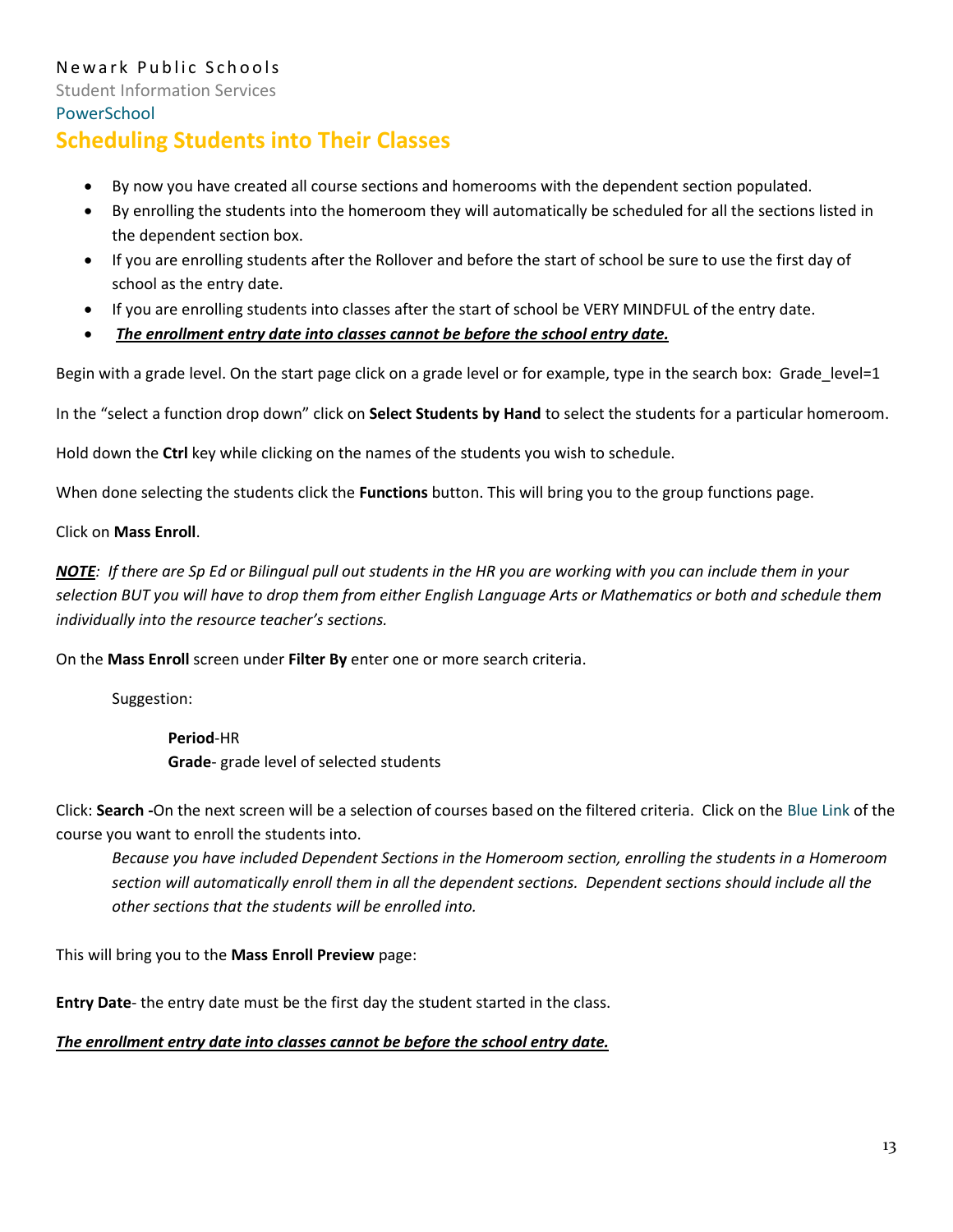Student Information Services PowerSchool

#### **Sections Summary-**Verify:

**Course Name Course Number Section Term Pending Enrollment Count** - current enrollment plus the number about to be enrolled. **Class Status** – indicates reason why a student cannot be enrolled into the class: over max number, section not found, section found, section not in current term.

#### **Student Enrollment summary –** Verify:

**Student Number Student Name Action** – Confirmation or warning: already enrolled, enroll in, None (error in validating one or more sections.)

Select one of the following:

**Back** – Click to return to the previous page. You do not lose your student selection when returning to the previous page. \*\*NOTE- only if there are section errors that need to be corrected; only this button appears.

**Enroll Students-** Click to enroll the students into this class. The Class Roster page displays a confirmation message.

**Enroll Students and Reschedule-** Click to enroll the students into this class. Once enrolled in this class, the mass Enroll page displays a confirmation message. You can then enroll the students into additional classes using the Quick Enroll or filter by function

Continue until all students have been enrolled into their HR and corresponding dependent sections.

#### **Scheduling Bilingual and Sp Ed RCO and RCI**

If you scheduled these students with the rest of the HR students you will have to drop them from the English Language Arts Language Arts and/or Mathematics class(es) and enroll them into the Sp Ed or Bilingual section. *See directions below for dropping students from a class*.

Once you have identified the Bilingual or Sp Ed students for RCO or RCI you can enroll them into their English Language Arts Language Arts and/or Mathematics class.

Follow the enrollment directions above for adding the lead and co-teachers.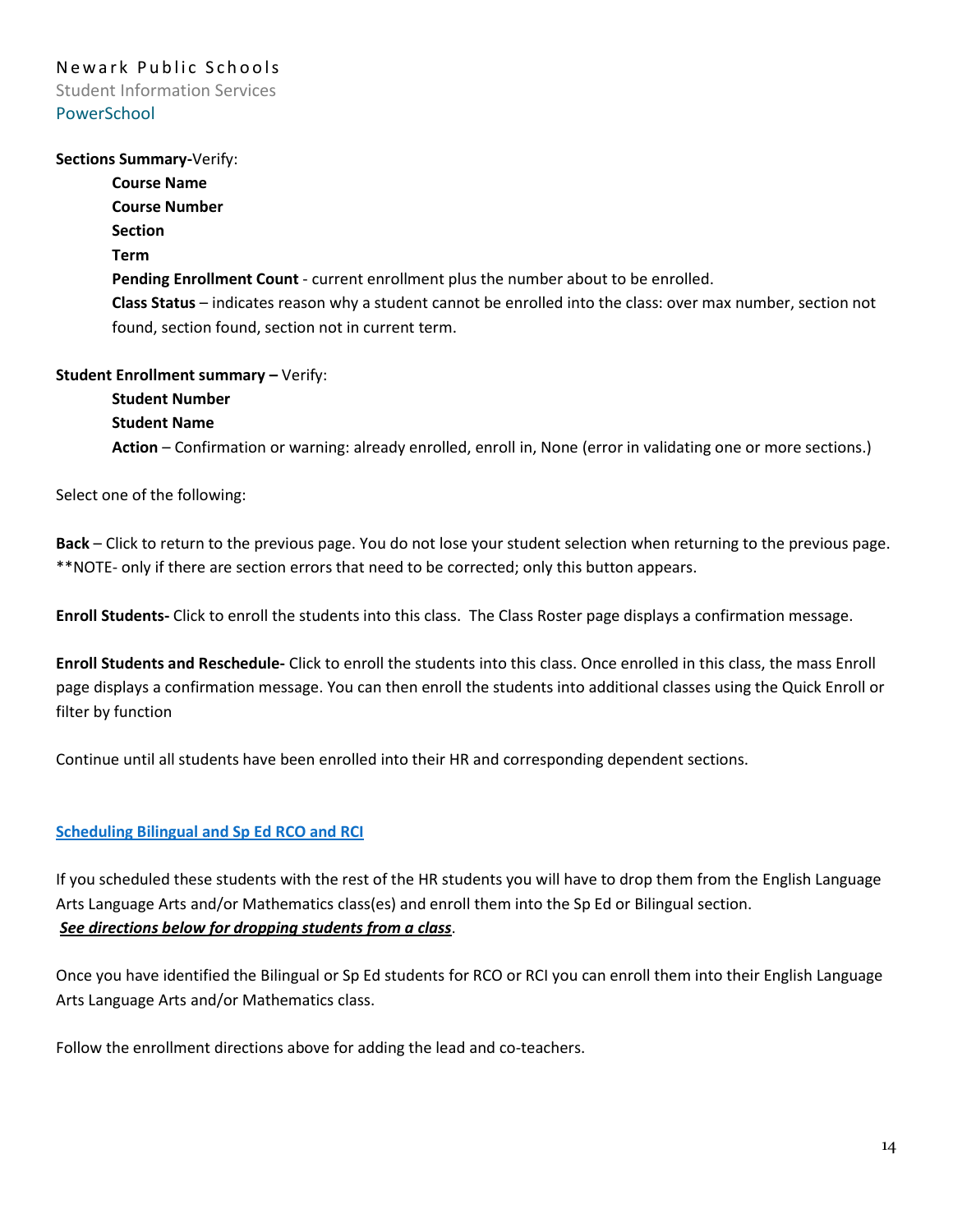#### **Mass Dropping Students from a Class**

Many students or all students may be dropped from a class using the Mass Drop feature. These directions apply to any students at any time during the year there is a need to drop the students from a class.

- **You must be mindful of the date you drop and the date you enroll in another class.**
- **The dates cannot overlap**.
- From the start page, click on **Teachers Schedules** under the Functions heading on the left.
- Click on the teacher's name from whose class you wish to drop students.
- Click on the **Number** under the enrollment column for class from which you wish to drop students. You will be brought to the Class Roster screen, listing all the students currently enrolled in the class.
	- o **To Drop ALL the students**
		- Under "Use checked students to" **Click** on **Drop from the Class** button
	- o **To Drop SOME of the students**
		- **Uncheck** the **Select All** check box at the top of the list of students. Check the boxes next to the name of the students whom you wish to drop.
		- Under "Use checked students to" **Click** on **Drop from the Class** button

This will bring you to the **Drop Students Preview** page. The Exit date defaults to the current date. **You must be mindful of the date you drop the students.** If you need to change the date click the Edit Date button. If it is possible that attendance for the exit date or any date after the exit date has already been entered into PowerSchool, click the **Clear Attendance on and after Exit Date** check box.

Verify the students listed are the students you wish to drop from the class. If they are NOT, navigate away from the page by clicking the PowerSchool logo to avoid dropping the incorrect students. If the students listed are correct, click the **Drop Students** button at the bottom of the page.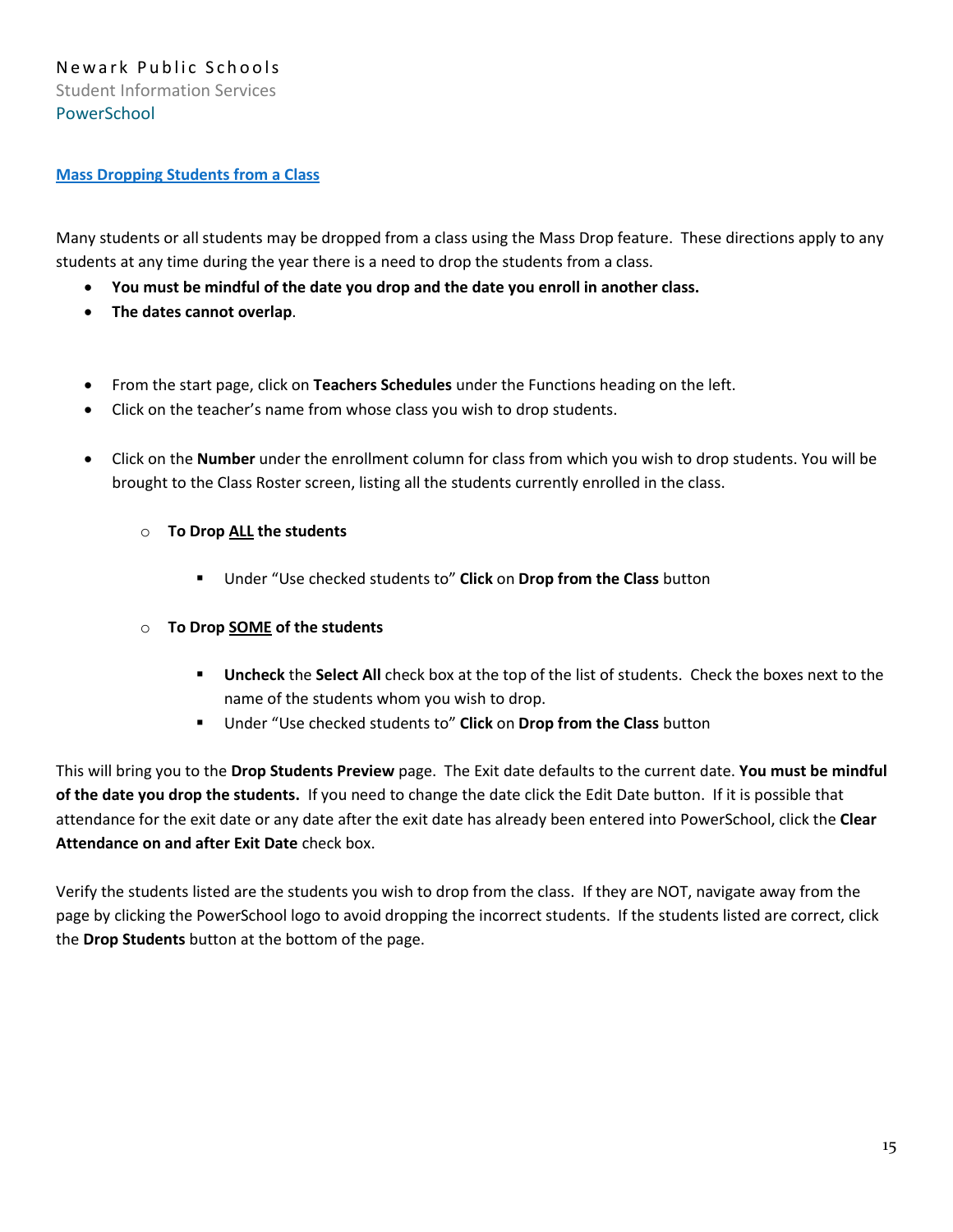Student Information Services PowerSchool

#### **Dropping One Student's Class(es)**

One class, multiple classes or all classes may be dropped from a student's schedule using the **Modify Schedule** student screen.

On the **Start Page** locate the student

Click on **Modify Schedule** under Scheduling on the left side of the page

- **To Drop One or More Classes, But Not all classes**
	- $\circ$  Check the box for the class (es) you wish to drop under the Drop column on the right.
	- o Click the **Drop Selected** button
- **To Drop All Classes**
	- o **Click** the **Drop All** button. It is not necessary to check all the check boxes in the Drop column.

This will bring you to the **Drop Classes** screen, asking you to verify the class(es) you chose to drop and the **Exit Date.** The Exit Date by default is the current date. *Be careful about the dates. You cannot have overlapping dates.*

#### Click **Drop Classes**

You will then be returned to the Modify Schedule screen. If you scroll down under Enrollments you will see that the student's classes (es) have been dropped from their schedule.

**NOTE***: If you are scheduling the student into another section of the same course, make sure that the Effective Date you enter is on or after the Exit Date you entered for the dropped class. This will avoid an overlapping enrollment.*